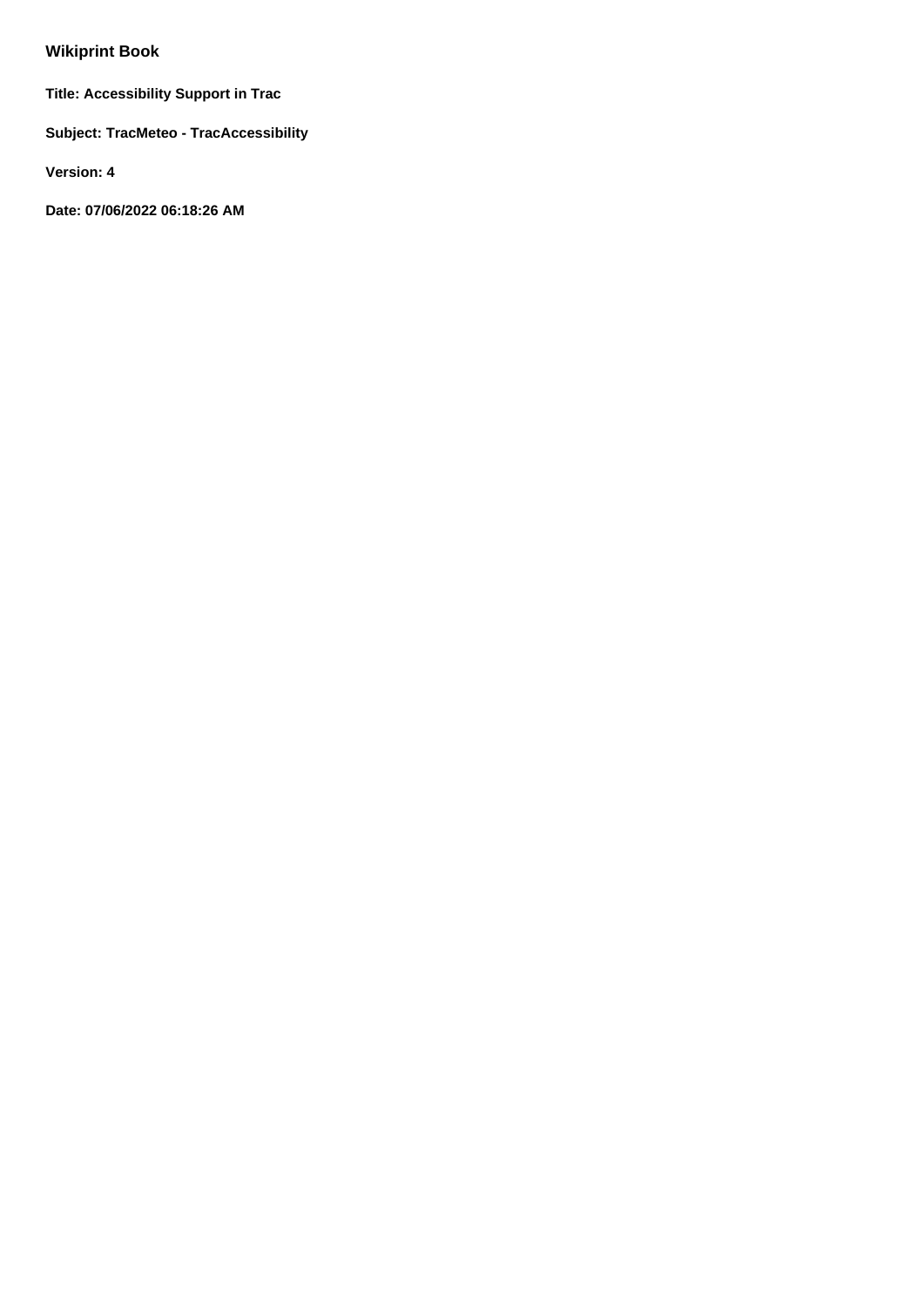## **Table of Contents**

## **Accessibility Support in Trac 3**

Global Access Keys 3